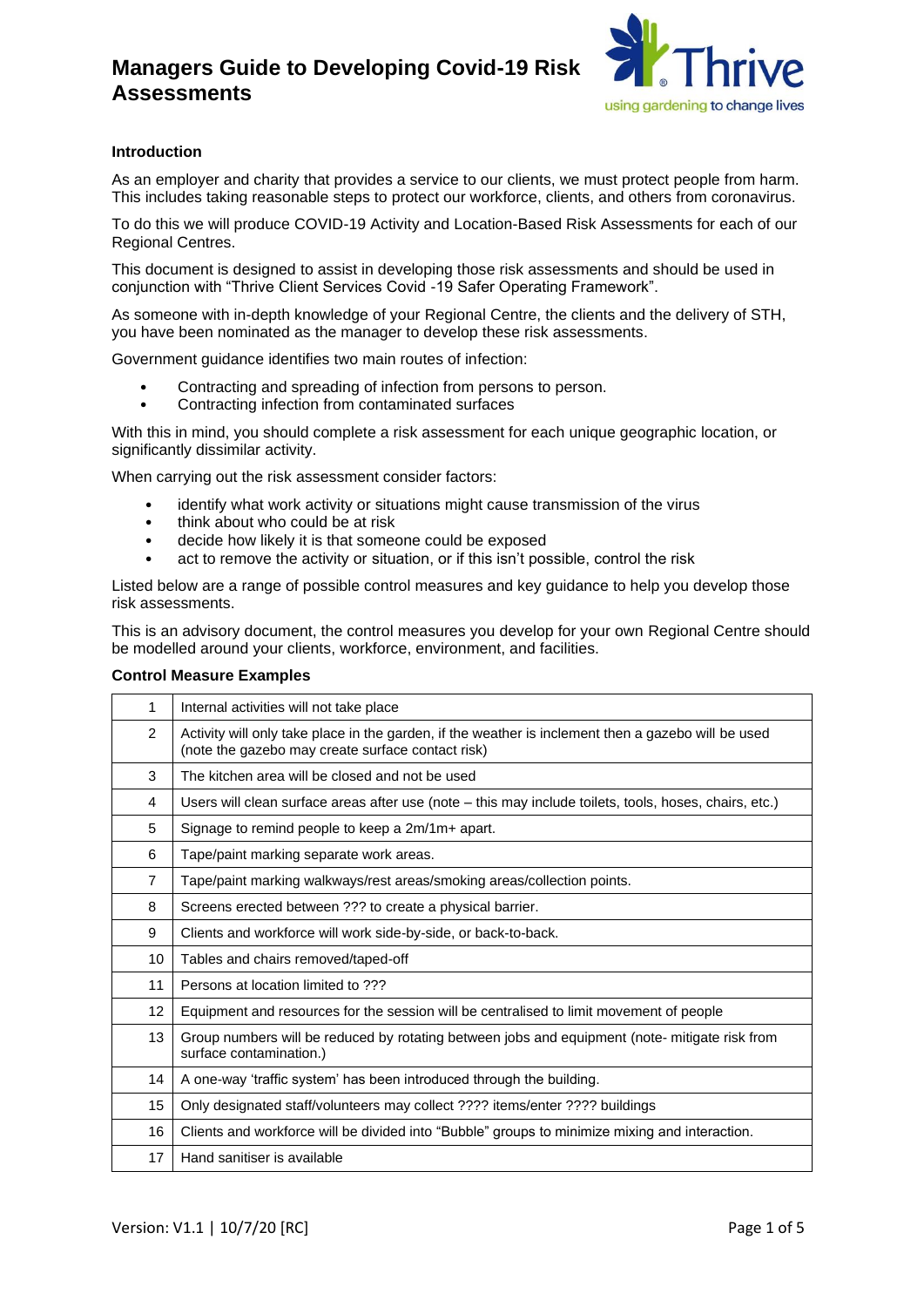

| 18 | Items to be wiped down with disinfectant spray after use                                                                                                                                                                                                                                                      |  |  |  |  |  |
|----|---------------------------------------------------------------------------------------------------------------------------------------------------------------------------------------------------------------------------------------------------------------------------------------------------------------|--|--|--|--|--|
| 19 | Staff and client gardeners to wash hands regularly with soap and water for 20 seconds, and after<br>removing gloves.                                                                                                                                                                                          |  |  |  |  |  |
| 20 | Client/Staff/Volunteer arrival/departure times to be staggered                                                                                                                                                                                                                                                |  |  |  |  |  |
| 21 | Water to be provided in clean disposable bottles                                                                                                                                                                                                                                                              |  |  |  |  |  |
| 22 | Easy to understand guides/signs produced (a link to the Mencap Guide can be found below.)                                                                                                                                                                                                                     |  |  |  |  |  |
| 23 | Clients to be communicated with before returning to Thrive and sent a video walk-through.                                                                                                                                                                                                                     |  |  |  |  |  |
| 24 | Pre-activity briefings/de-briefs for workforce and clients                                                                                                                                                                                                                                                    |  |  |  |  |  |
| 25 | Gardening gloves will be provided to each gardener and not shared.<br>If gloves are to be used by another user, they must be treated as contaminated and not handled for<br>72-hours.                                                                                                                         |  |  |  |  |  |
| 26 | No personal care will be provided                                                                                                                                                                                                                                                                             |  |  |  |  |  |
| 27 | If a member of the workforce, or a client exhibits symptoms that may be the result of Covid-19<br>infection they will be isolated awaiting them leaving the site. Clients will be supervised dusting this<br>time, social distancing will be strictly observed and a face covering worn by those supervising. |  |  |  |  |  |
| 28 | A designated waste bin will be used for the disposal of used PPE. The bin will not be handled for 72-<br>hours after its last use.                                                                                                                                                                            |  |  |  |  |  |
| 29 | Buildings are opened and ventilated being clients arrive                                                                                                                                                                                                                                                      |  |  |  |  |  |
| 30 | Windows are opened and electric fans used to ensure a constant movement of fresh air                                                                                                                                                                                                                          |  |  |  |  |  |
| 31 | To minimise transmission of COVID-19 through respiratory droplets, tissues and waste bins should<br>be available to everyone                                                                                                                                                                                  |  |  |  |  |  |
| 32 | Doors propped open to reduce surface transmission risk                                                                                                                                                                                                                                                        |  |  |  |  |  |
| 33 | Cleared desk policy                                                                                                                                                                                                                                                                                           |  |  |  |  |  |
| 34 | Clients who are unable to socially distance may not return to Thrive at this time                                                                                                                                                                                                                             |  |  |  |  |  |
| 35 | Clients who are unable to effectively wash their hands may not return to Thrive at this time                                                                                                                                                                                                                  |  |  |  |  |  |
| 36 | Frequent cleaning of higher risk locations - this would include fire door handles, toilet doors, etc.                                                                                                                                                                                                         |  |  |  |  |  |
| 37 | Removal of tables                                                                                                                                                                                                                                                                                             |  |  |  |  |  |
| 38 | All furniture used by clients have wipe clean surfaces                                                                                                                                                                                                                                                        |  |  |  |  |  |
| 39 | Staggered rest and meal breaks                                                                                                                                                                                                                                                                                |  |  |  |  |  |
| 40 | Staggered use of boot rooms/dressing areas                                                                                                                                                                                                                                                                    |  |  |  |  |  |
| 41 | Thrive transport - social distancing/use of face coverings/plastic screens/limit passenger<br>numbers/use of ventilation/cleaning regime/use of PPE/client briefing/agreed code of conduct                                                                                                                    |  |  |  |  |  |

#### **First Aid**

When planning for the return of workforce and clients to Thrive you must ensure that sufficient First Aiders are present in the workplace and they are aware and understand the following guidance.

First aiders must have access to the appropriate PPE.

#### **HSE Guidance for first aiders to minimise risk of infection transmission**

The full document can be found at:

<https://www.hse.gov.uk/coronavirus/first-aid-and-medicals/first-aid-certificate-coronavirus.htm>

Try to assist at a safe distance from the casualty as much as you can and minimise the time you share a breathing zone.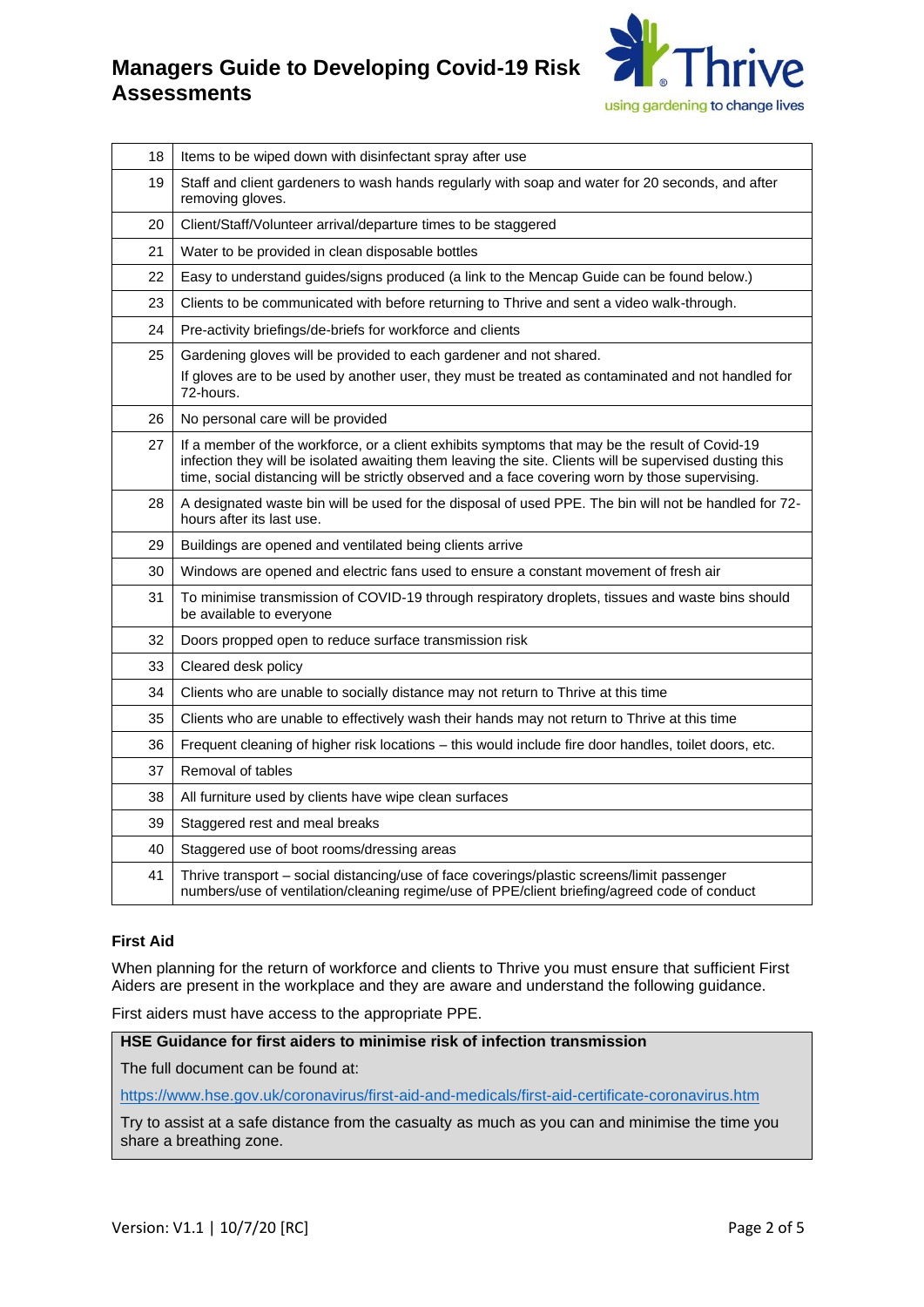

#### The following PPE will be used:

- a fluid-repellent surgical mask
- disposable gloves
- eye protection
- apron or other suitable covering

If the casualty is capable, tell them to do things for you, but treating the casualty properly should be your first concern. Remember the 3P model – preserve life, prevent worsening, promote recovery.

#### Preserve life: CPR

Call 999 immediately – tell the call handler if the patient has any COVID-19 symptoms

Ask for help. If a portable defibrillator is available, ask for it

Before starting CPR, to minimise transmission risk, use a cloth or towel to cover the patient's mouth and nose, while still permitting breathing to restart following successful resuscitation

Only deliver CPR by chest compressions and use a defibrillator (if available) – don't do rescue breaths

Prevent worsening, promote recovery: all other injuries or illnesses

If you suspect a serious illness or injury, call 999 immediately – tell the call handler if the patient has any COVID-19 symptoms

If giving first aid to someone, you should use the recommended equipment listed above if it is available

You should minimise the time you share a breathing zone with the casualty and direct them to do things for you where possible

After delivering any first aid

Ensure you safely discard disposable items and clean reusable ones thoroughly

Wash your hands thoroughly with soap and water or an alcohol-based hand sanitiser as soon as possible.

First aid cover and qualifications during the outbreak

If first aid cover for your business is reduced because of coronavirus or you can't get the first aid training you need, there are some things you can do so that you still comply with the law.

You should review your first aid needs assessment and decide if you can still provide the cover needed for the workers that are present and the activities that they are doing.

Keep enough first aid cover

If fewer people are coming into your workplace it may still be safe to operate with reduced first aid cover. You could also stop higher-risk activities.

Covid-19 specific guidance on giving cardiopulmonary resuscitation (CPR) from the Resuscitation Council UK:

[https://www.resus.org.uk/covid-19-resources/covid-19-resources-general-public/resuscitation](https://www.resus.org.uk/covid-19-resources/covid-19-resources-general-public/resuscitation-council-uk-statement-covid-19)[council-uk-statement-covid-19](https://www.resus.org.uk/covid-19-resources/covid-19-resources-general-public/resuscitation-council-uk-statement-covid-19)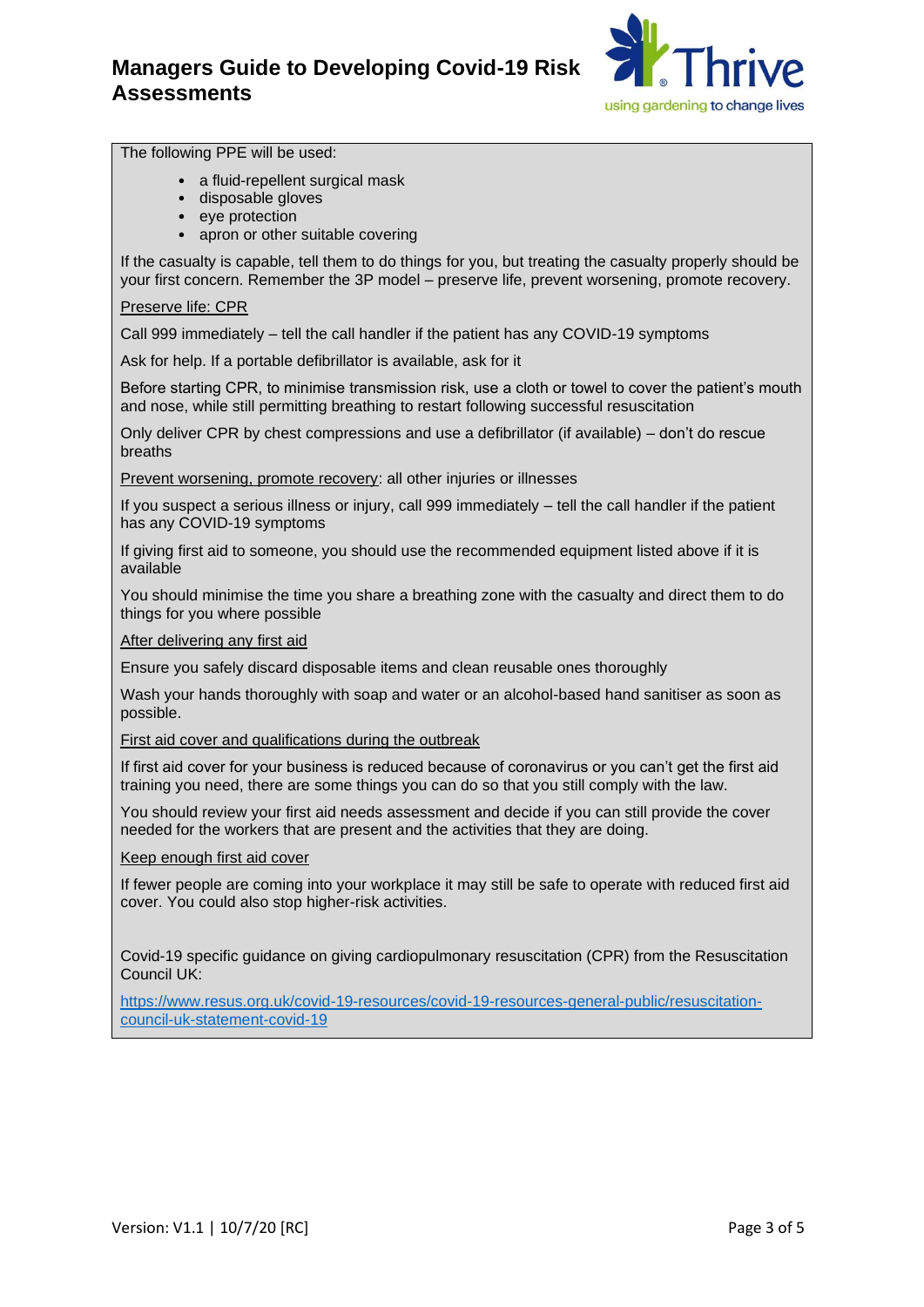

### **PPE Face coverings.**

- The face covering should cover your mouth and nose while allowing you to breathe comfortably.
- Wash your hands or use hand sanitiser before putting it on and after taking it off.
- Avoid touching your eyes, nose, or mouth at all times.
- Store used face coverings in a plastic bag until you have an opportunity to wash or dispose of them.
- A clinical facemask is a one-use item.
- Do not touch the front of the face covering, or the part of the face covering that has been in contact with your mouth and nose.
- Once removed, make sure you clean any surfaces the face covering has touched.

#### **Mencap Covid-19 Easy Read Covid-19 Guide:**

[https://www.mencap.org.uk/sites/default/files/2020-](https://www.mencap.org.uk/sites/default/files/2020-07/Easy%20read%20information%20about%20covid%2019%20update%20on%201%20July.pdf) [07/Easy%20read%20information%20about%20covid%2019%20update%20on%201%20July.pdf](https://www.mencap.org.uk/sites/default/files/2020-07/Easy%20read%20information%20about%20covid%2019%20update%20on%201%20July.pdf)